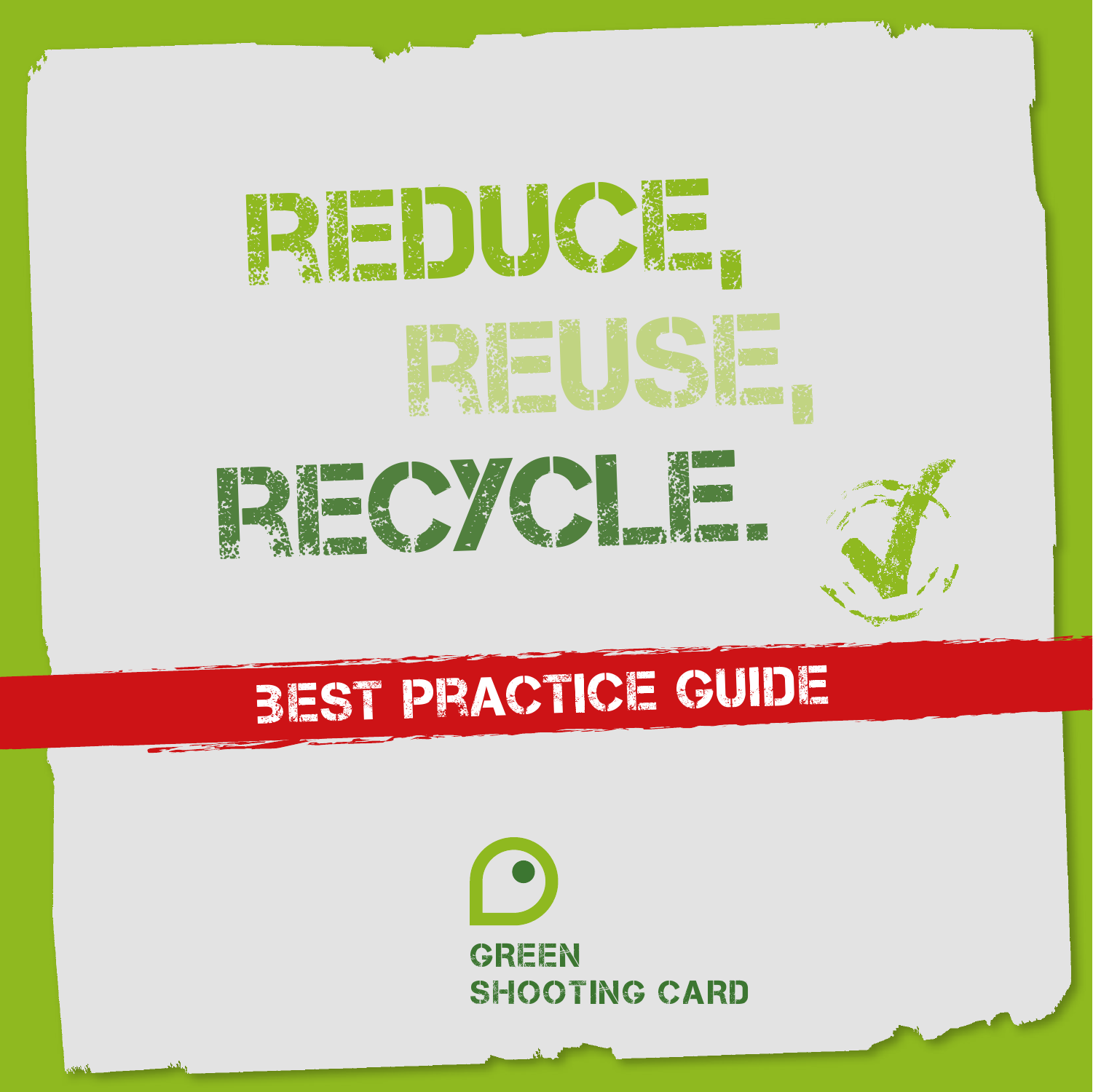

The Best Practice Guide is a result of the Green Shooting Card initiative started in December 2011. It is a collection of alternative strategies and recommendations for green film making.

This guide was created to help independent producers and their production teams reduce the carbon emissions and environmental impacts of their film, TV and New Media productions. It is organized into production phases and departments, and each section is downloadable by department, facilitating crew members to focus on the green strategies relevant to their needs.

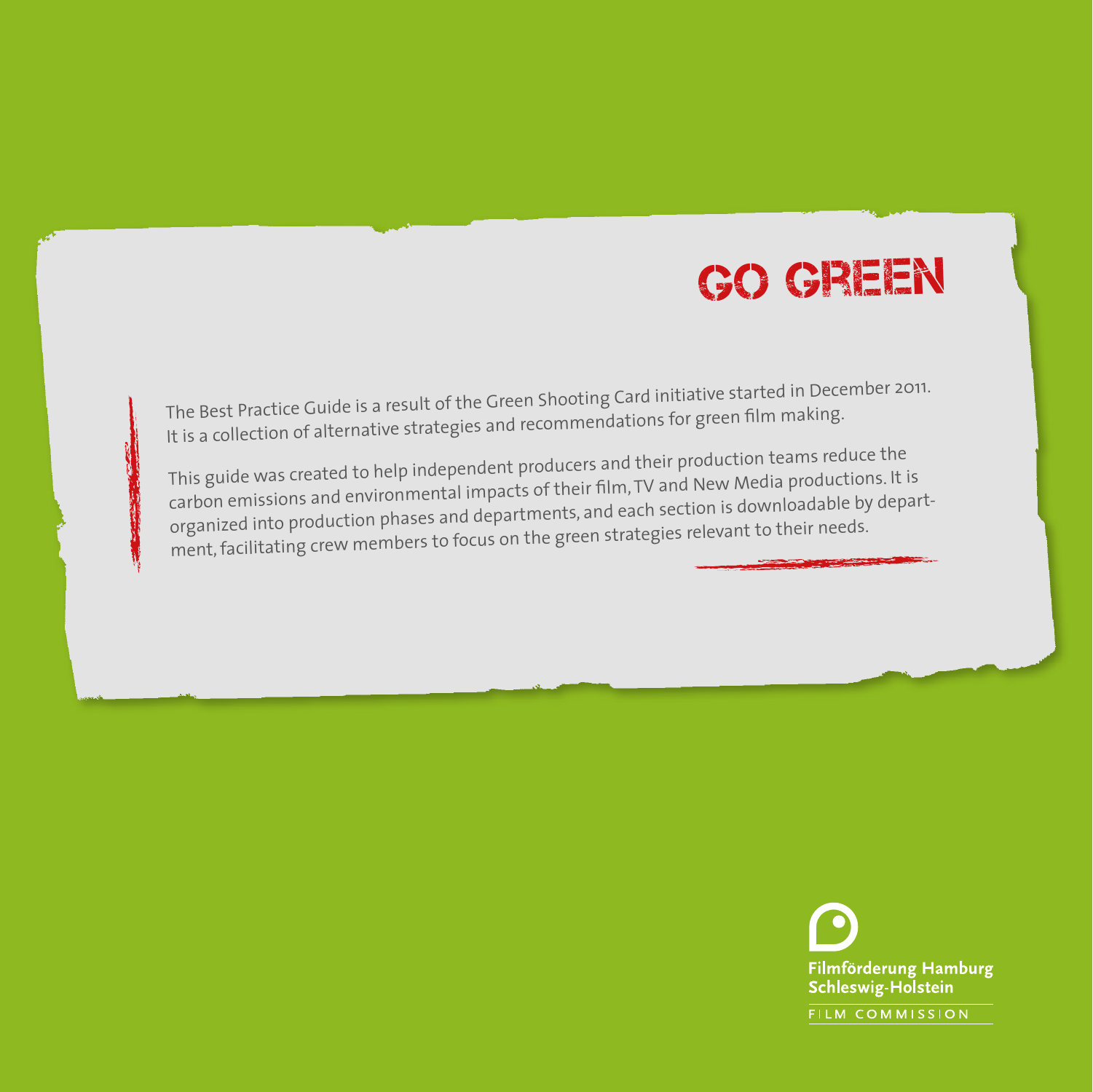

**We recommend considering the following steps at an early pre-production phase to be sure to involve and sensitize all staff members to green filming. Many environmentally harmful behaviours occur when we are unaware of, or can't find, or simply do not have time for a better option. The key is to identify priorities and challenges before production begins.**

- <sup>O</sup> Always communicate your plans on green film making in a positive manner and straight from the beginning, and involve all the heads of departments in the planning process.
- <sup>O</sup> Make the commitment early, and be sure to engage the filmmakers and financiers - whether studio or independent.
- <sup>O</sup> Start with little steps to provide reliability and so as not to overburden staff members.
- <sup>O</sup> Elect one responsible person within the production as a contact for environmental issues who can offer help and support in practical manners. If possible hire a "green runner" during the production.
- <sup>O</sup> Provide information on current environmental labels in the fields of food, cosmetic, fabrics, energy an<sup>d</sup> electronics. Further information can be found at:

**www.gruenerstromlabel.de www.ecotopten.de/start.php www.world-of-eco-fashion.de www.kontrollierte-naturkosmetik.de/ hersteller\_naturkosmetik.htm**

- <sup>O</sup> Contact the regional or local water management to discuss possible co-operations.
- <sup>O</sup> Hold a kick-off meeting with cast and crew to communicate green goals and strategies for the production.
- <sup>O</sup> Include green updates in daily scheduling plans or weekly production meetings. Consider doing a mid-point evaluation: compute progress statistics and share lessons learned to keep the crew engage<sup>d</sup> and to re-energize the team.
- <sup>O</sup> Inform the team about your success. Familiarize yourself with the carbon calculator and consider measuring and offsetting your carbon footprint at the end of your production.
- <sup>O</sup> Place the Green Shooting Card visibly for everyone in the production office and on Set and use the label printed on the daily scheduling list.

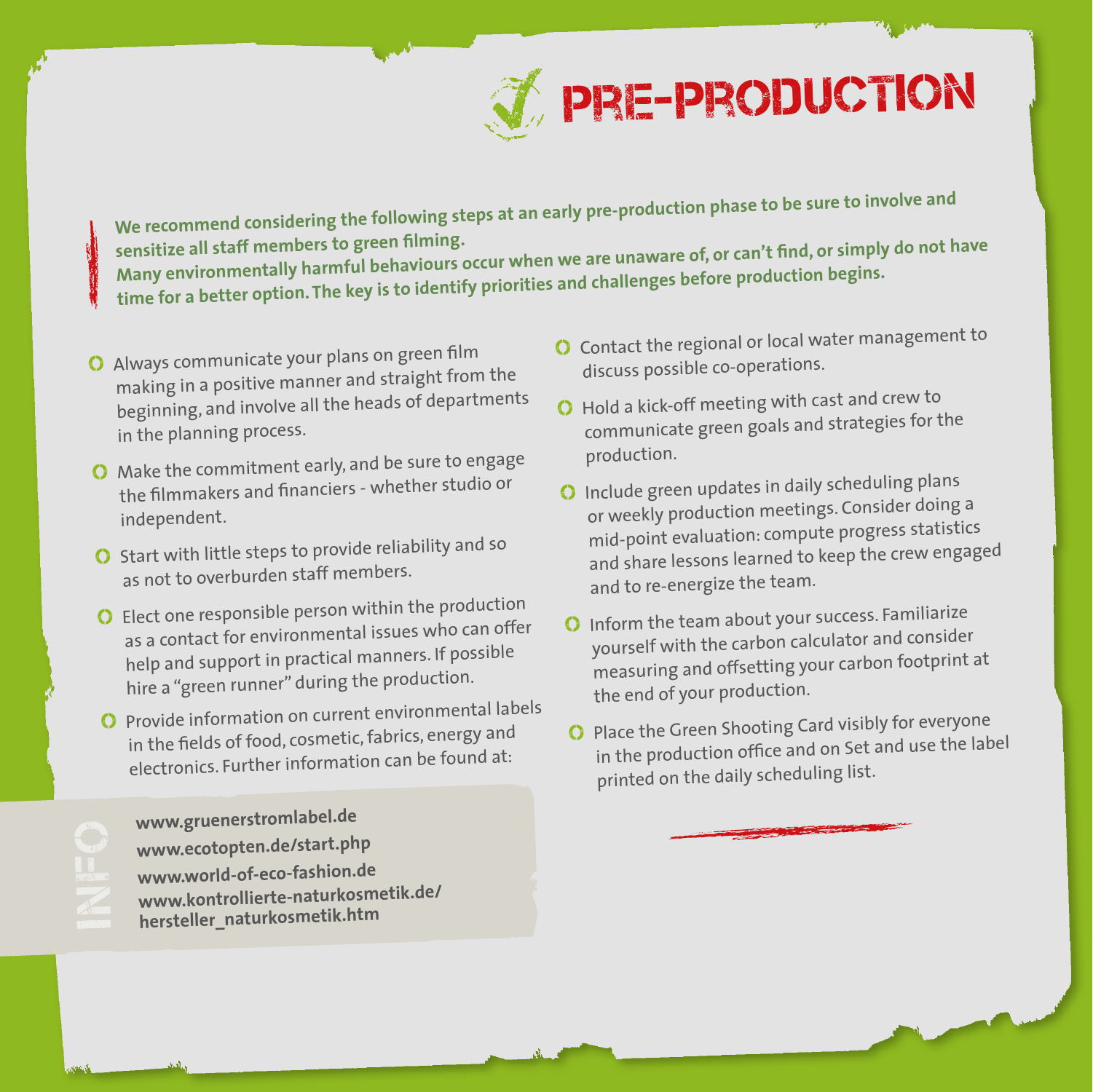

**Following advice will help to find and realize alternatives step by step. Be sure to keep a realistic balance between the individual needs of the project and green film making. Each single method can help to protect the climate and is a further step towards establishing sustainable practices in film production.**

#### **LIGHT**

- <sup>O</sup> Use fluorescent, CFL or LED lighting.
- O Turn off lights before leaving a room.
- <sup>O</sup> Use desk lamps instead of overhead lights where possible, and keep all non-essential lighting turned off.
- <sup>O</sup> Motion and daylight detectors can help to avoid unnecessary lightning.
- <sup>O</sup> Raise the blinds and work by daylight whenever possible.
- <sup>O</sup> Explore alternative energy options, such as solar and wind power.

#### Computers and **ELECTRONICS**

- <sup>O</sup> Disable screen savers and programme computers to enter sleep mode after a few idle minutes.
- <sup>O</sup> Plug daily use appliances, like computers, printers, monitors and copy machines, into power trips an<sup>d</sup> power everything down when not in use.
- <sup>O</sup> Keep all peripheral equipment unplugged when not in use.
- O Use rechargeable batteries.
- O Use laptops instead of desktops because they are more energy-efficient.
- <sup>O</sup> Rent office equipment instead of purchasing when practical.
- <sup>O</sup> Look for products that have been certified. Further information at **www.stromeffizienz.de**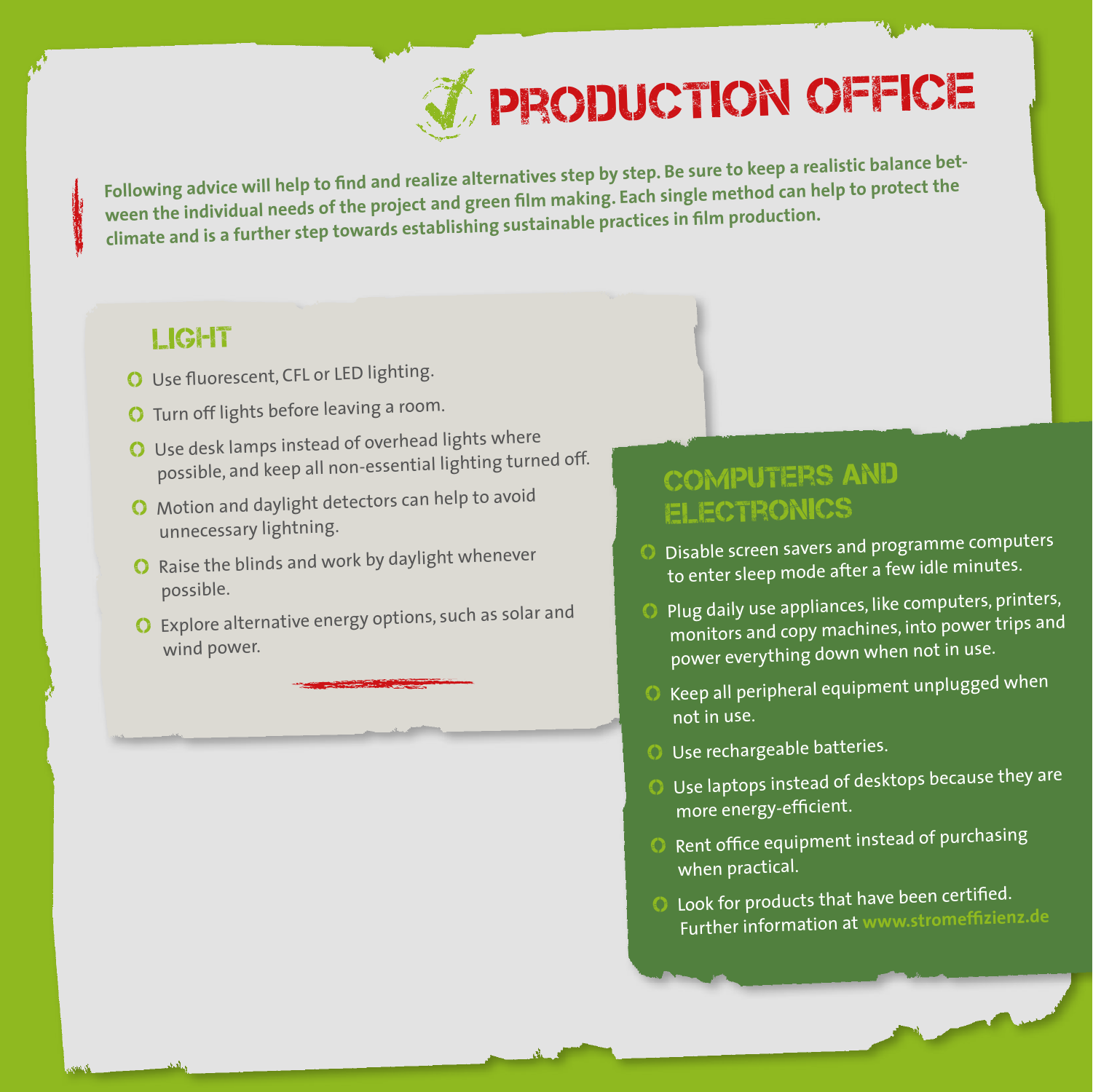# **T** PRODUCTION OFFICE

#### **HEAT AND AIR**

- <sup>O</sup> Ask the building manager or landlord about solar and/or wind power options and using natural gas over heating oil.
- <sup>O</sup> Install a programmable thermostat that automatically lowers the heat or air conditioning overnight.
- <sup>O</sup> Use fans instead of air conditioning when possible.
- <sup>O</sup> Keep doors and windows closed when running heat or air.
- <sup>O</sup> Avoid using space heaters, but when they are unavoidable, be sure to turn them off before leaving the room.

#### **SUPPLIES**

- <sup>O</sup> Use rechargeable batteries and refillable ink cartridges.
- <sup>O</sup> Browse thrift stores and used office supply dealers for office furniture.
- <sup>O</sup> Ask for minimal packaging when ordering supplies.
- <sup>O</sup> Carry reusable bags for all shopping runs and errands.

#### **PAPER**

- <sup>O</sup> Promote electronic communication and limit paper offering to when it's specifically requested.
- <sup>O</sup> Choose paper made from at least 30% post consumer recycled content.
- O Print double-sided.
- <sup>O</sup> Reuse single-sided sheets for test prints and rough drafts.
- <sup>O</sup> Use dry-erase boards or chalkboards for in-office information sharing.
- <sup>O</sup> Choose a thinner font, such as Century Gothic, which, when printed,
- can use as much as 30% less ink than thicker fonts. Visit **www.ecofont.com**  to download thinner fonts.
- <sup>O</sup> Print signage on paper and other biodegradable materials rather than plastic.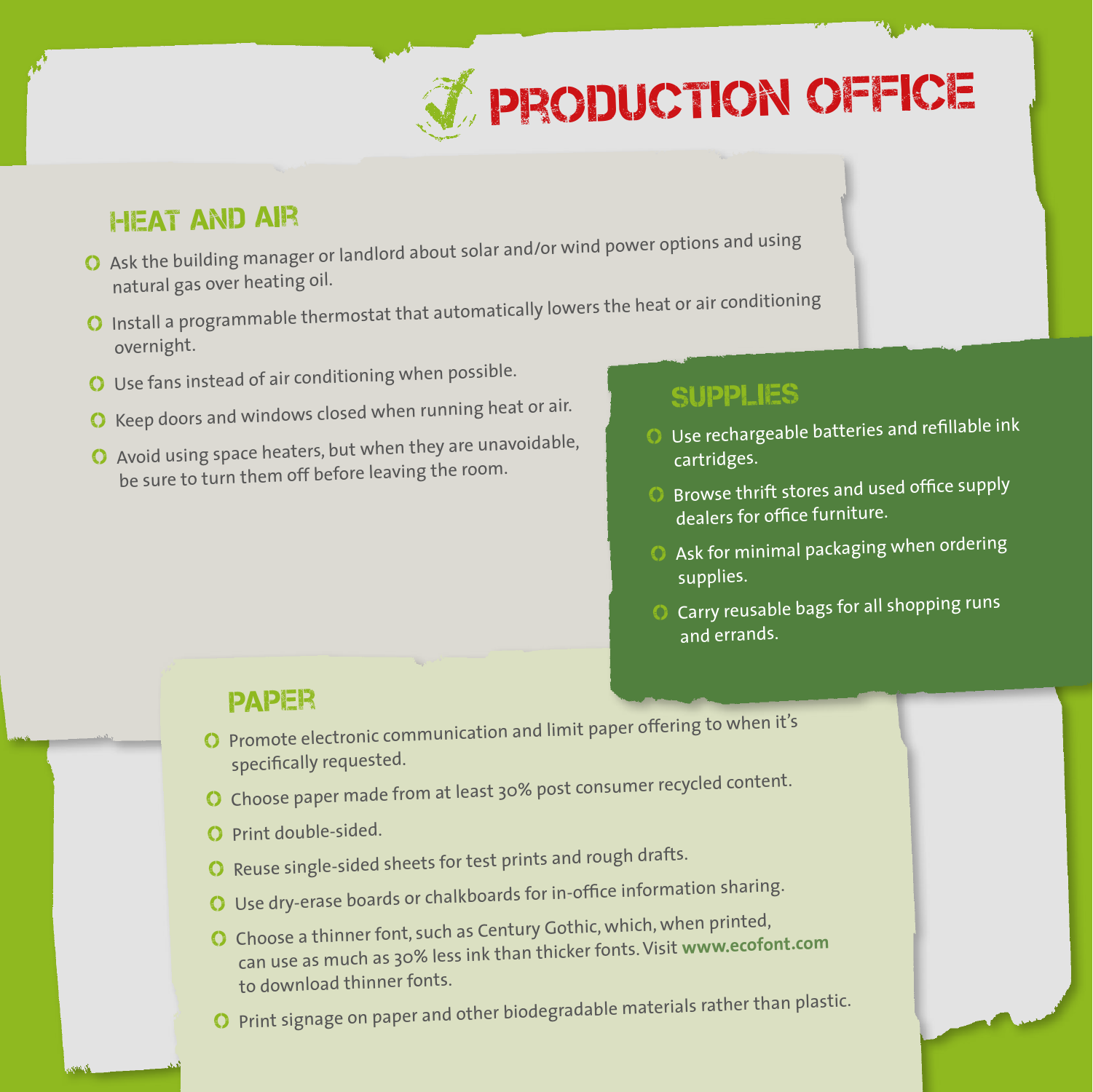## *J* PRODUCTION OFFICE

#### **KITCHEN**

- <sup>O</sup> Use non-disposable plates, glasses, coffee mugs an<sup>d</sup> cutlery. Look for used items at thrift stores rather than purchasing them new. Be aware that secondhand dishes with novelty logos or chipping images may contain lead.
- <sup>O</sup> If disposables are the only option, choose paper products with high percentages of post-consumer recycled content and corn-based biodegradable plastics.
- <sup>O</sup> Purchase organic and Fair Trade Certified™ coffee and tea, and choose bulk sizes to avoid excess packaging.
- <sup>O</sup> Look for coffeemakers that come with a reusable mesh filter, and invest in a unit with a thermal carafe to keep coffee hot without electricity.
- <sup>O</sup> If using paper filters, choose recycled and chlorine-free products.
- <sup>O</sup> Unplug the coffee maker when it is not in use.
- <sup>O</sup> Regularly defrost refrigerators an<sup>d</sup> freezers and check the temperature.
- <sup>O</sup> Refrigerators should be no higher than 40ºF (5ºC) and freezers no higher than 0ºF (minus 18ºC).
- <sup>O</sup> Choose locally grown fruits and vegetables and organic snacks.
- <sup>O</sup> Only order takeout lunches from restaurants that serve in recyclable or biodegradable containers.

#### PETROLEUM FUEL

- <sup>O</sup> Rent hybrid or electric vehicles.
- O Employ bike messengers.
- <sup>O</sup> Encourage employees to bike to work. Further information at: **www.nationaler-radverkehrsplan.de/fahrradverleihsysteme/**
- <sup>O</sup> For those that must drive, recommend that they carpool.
- <sup>O</sup> Promote public transportation by providing bus and subway maps at the office.
- <sup>O</sup> Co-operate with a taxi company that provides environmental cars.
- <sup>O</sup> Use train transportation for longer distances if possible.
- O Use car-sharing offers.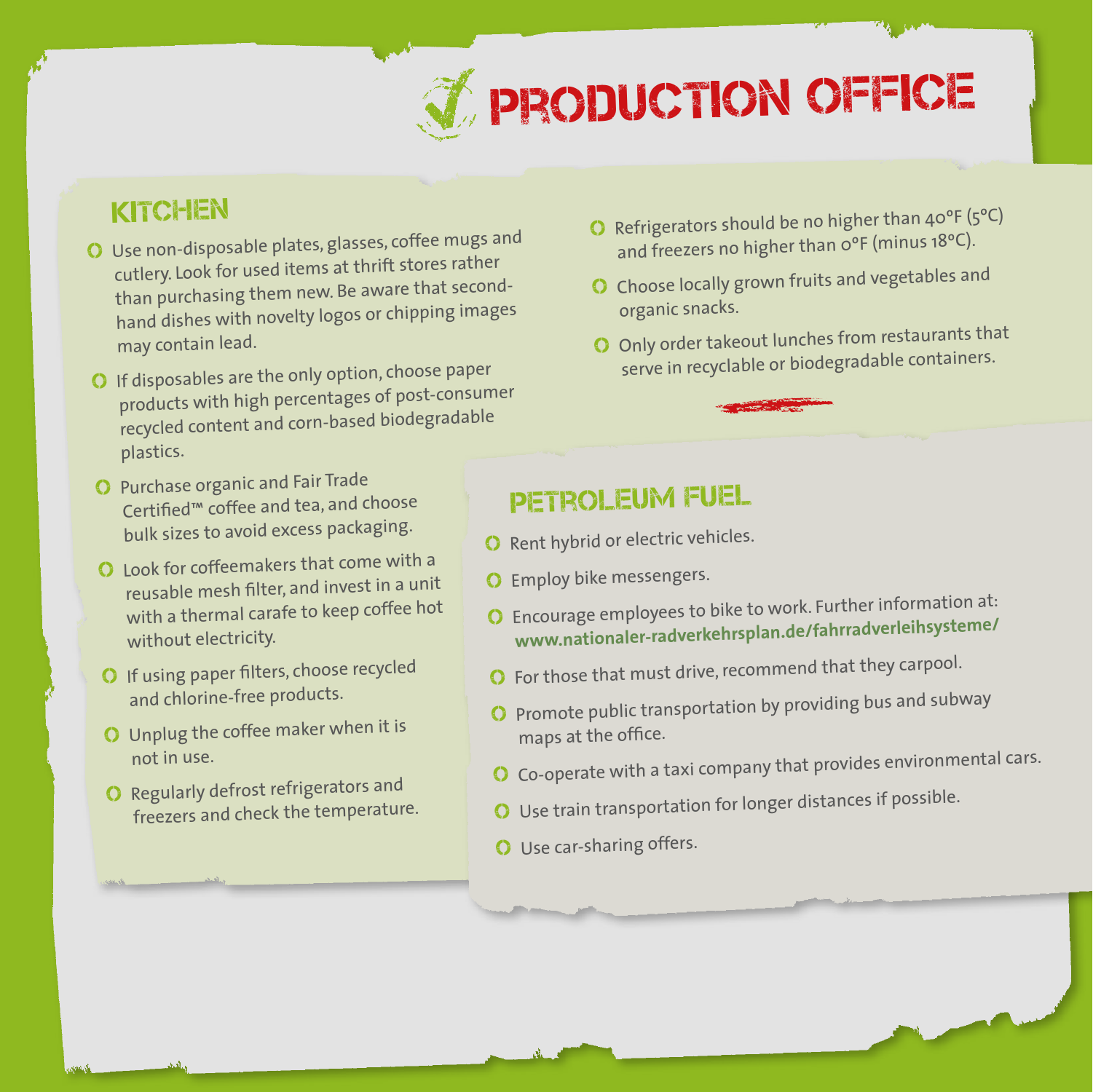

#### **WASTE REDUCTION**

- <sup>O</sup> Ensure staff is informed of office recycling policies and facilities.
- O Set up recycling bins next to all trash containers with clear signage detailing the materials appropriate for each bin.
- <sup>O</sup> If possible, compost food and biodegradable waste. Contact the local waste management.
- <sup>O</sup> Ask suppliers to take back packaging for larger items.

#### **CLEANING**

- <sup>O</sup> Replace chemical cleaning products with non-toxic, biodegradable alternatives that will not pollute indoor air or local waterways.
- <sup>O</sup> Purchase products in concentrates and bulk sizes to cut down on packaging waste.
- <sup>O</sup> Use natural sponges and cloth rags instead of paper towels.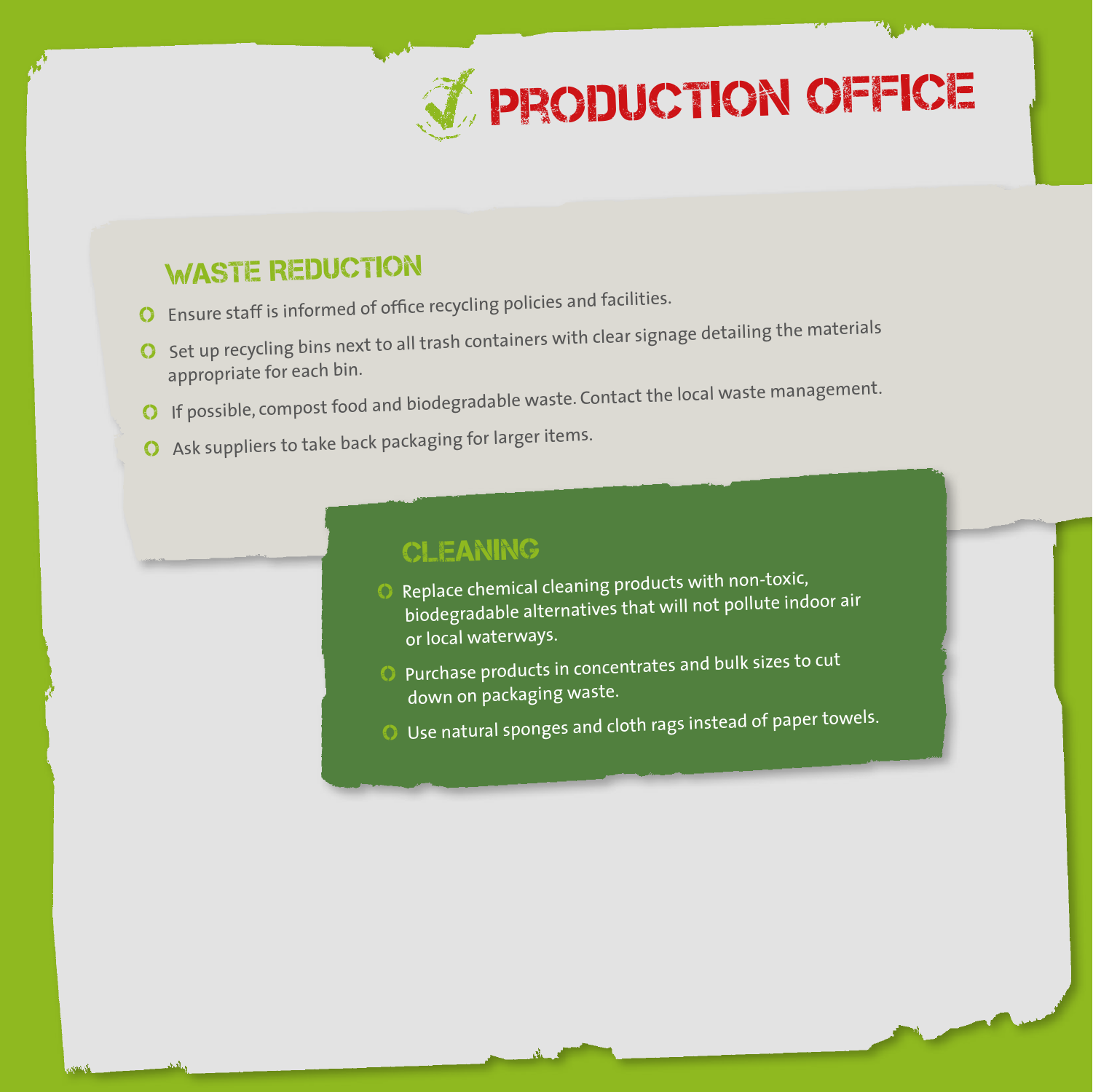

**During the scout, evaluate each location with an eye toward sustainability options. Choose alternative fuel vehicles (hybrids, electric, flex fuel) for long drives. When possible, scout locations via public transit, bicycle, foot or carpool. After choosing a location, determine ways to reduce your environmental impact there. Work with the location contact to ensure that the best methods for preservation and protection of the site are followed.**

#### Location Prep

- <sup>O</sup> Try to make all signage out of recycled or recyclable materials. Use only elastic bands or string to hang signs on trees.
- <sup>O</sup> Set up garbage and recycling stations separated by paper, bottles, plastic, foil, garbage, compost. Create easy-to-read

signage that details proper practices for composting and recycling .

<sup>O</sup> Ensure that sufficient waste and recycling bins are placed in the staging area close to camera, craft service tables, base camp, catering area.

#### Transport

Transportation is one of the most significant departments for targeting reductions.

#### PETROLEUM USE

- O No idling.
- <sup>O</sup> Use hybrids and vehicles that run on alternative fuel.
- <sup>O</sup> Have the transportation department/ captain keep track of the fuel inventory and monitor their use in specified vehicles.
- <sup>O</sup> Offer incentives for using public transit and carpooling.
- <sup>O</sup> Combine deliveries and errands into as few vehicle trips as possible.
- <sup>O</sup> Use electric or solar-powered golf carts.
- <sup>O</sup> Offer bicycles for cast and crew to use on site.
- <sup>O</sup> Consider rewarding crew members who use public transportation.
- <sup>O</sup> Only fly commercial flights if possible, instead of charter flights or private planes.
- <sup>O</sup> Hold teleconferences instead of flying to in-person meetings.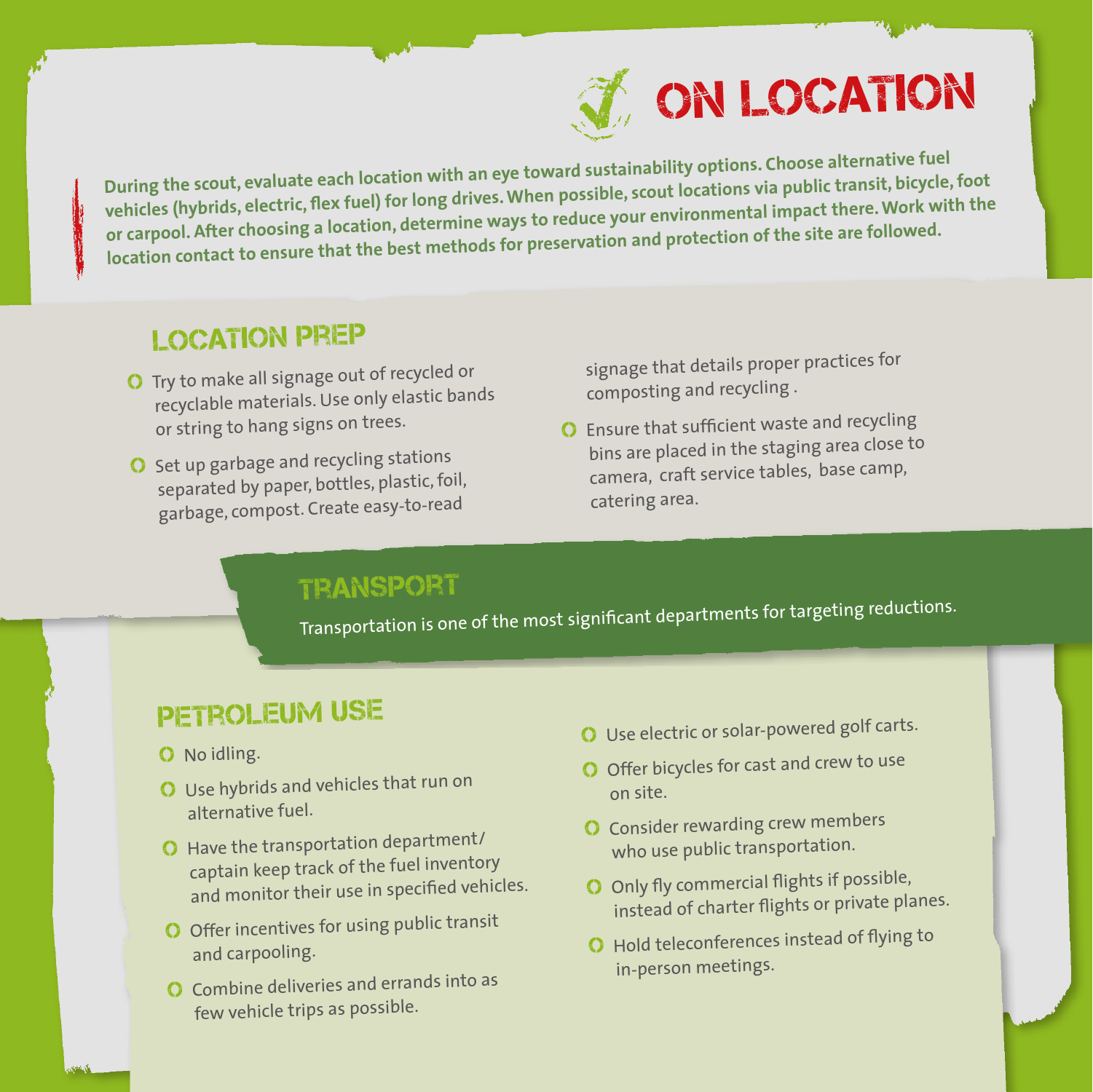

#### **GENERATORS**

- <sup>O</sup> Whenever possible, tie into the local power grid instead of using a generator.
- <sup>O</sup> Look for base-camp generators that run on solar energy in the future, they will be more widely available.
- <sup>O</sup> If possible, switch to biodiesel for diesel generators.
- <sup>O</sup> Reduce emissions with catalyzed particulate filters.
- <sup>O</sup> Whenever possible, power down any generator that is not in use.

#### **TRAILERS**

- <sup>O</sup> If possible rent local rooms instead of using trailers.
- <sup>O</sup> Consider working with producers to encourage use of multiroom trailers versus single trailers.
- <sup>O</sup> Use fluorescent, CFL or LED lights.
- <sup>O</sup> Consider solar powered trailers, if available.
- <sup>O</sup> Use only biodegradable and plant-based personal care products in showers and sinks.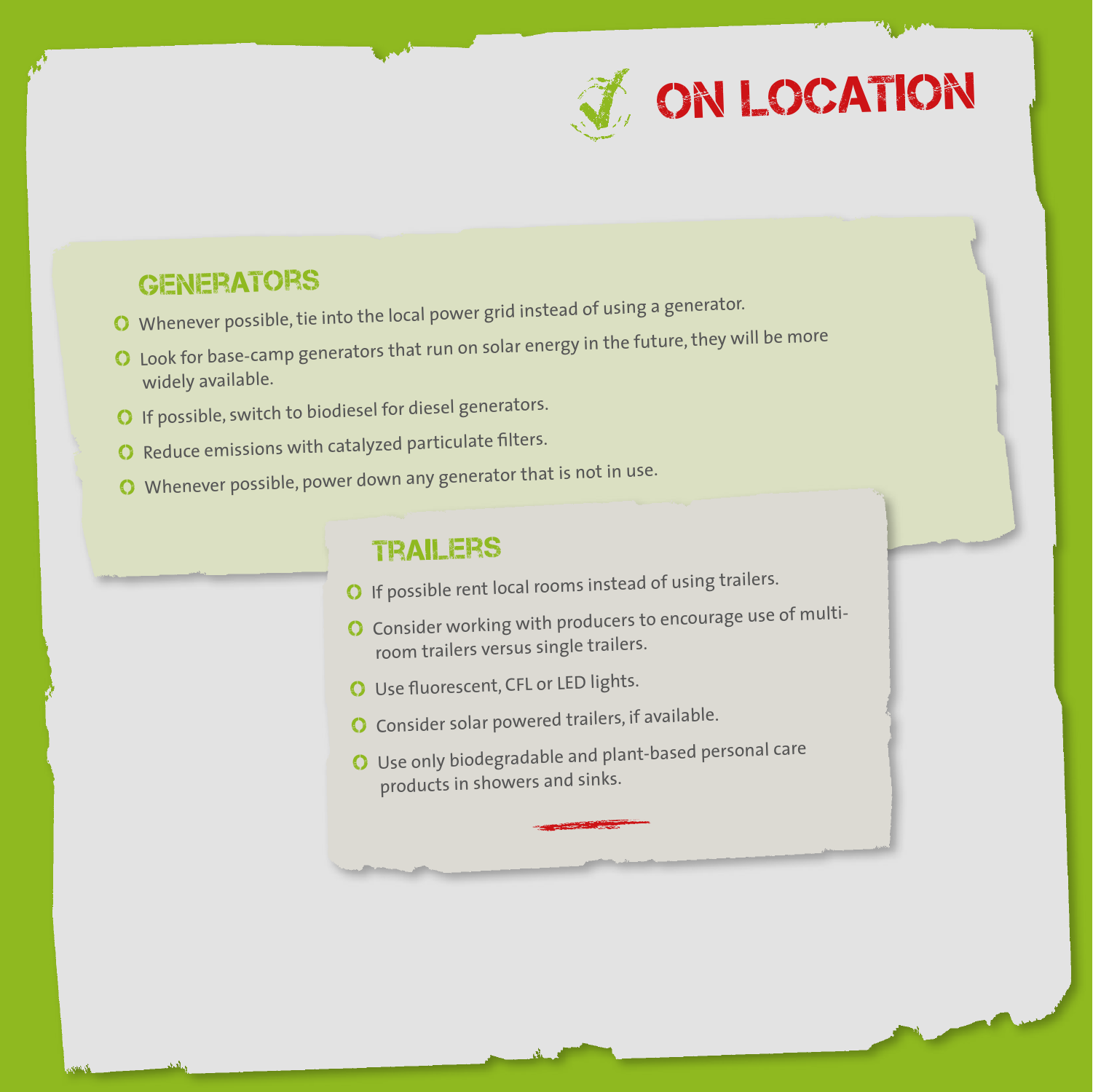**J** ON LOCATION

### Wardrobe, Hair and Make Up

- <sup>O</sup> Purchase clothing made from organic cotton, wool, hemp, bamboo, linen and ahimsa silk.
- <sup>O</sup> When possible, purchase second-hand and vintage clothing.
- <sup>O</sup> Donate no longer needed clothing at the end of production.
- <sup>O</sup> Use laundry detergents free of phosphates and fragrances.
- <sup>O</sup> Use ENERGY STAR certified washers and dryers.
- <sup>O</sup> Purchase cruelty-free makeup and hair care products, meaning they contain no ingredients currently being tested on animals. Look for products made with organic ingredients. More information at **www.kontrollierte-naturkosmetik.de .**
- <sup>O</sup> Avoid aerosols. Purchase products that can be refilled, and look for products with recyclable or biodegradable packaging.

### LIGHTNING, CAMERA

- <sup>O</sup> Integrate fluorescent or LED lighting instead of incandescent bulbs whenever possible.
- <sup>O</sup> Use local electrical power instead of generators if possible. More information at **www.oekostromanbieter.de.**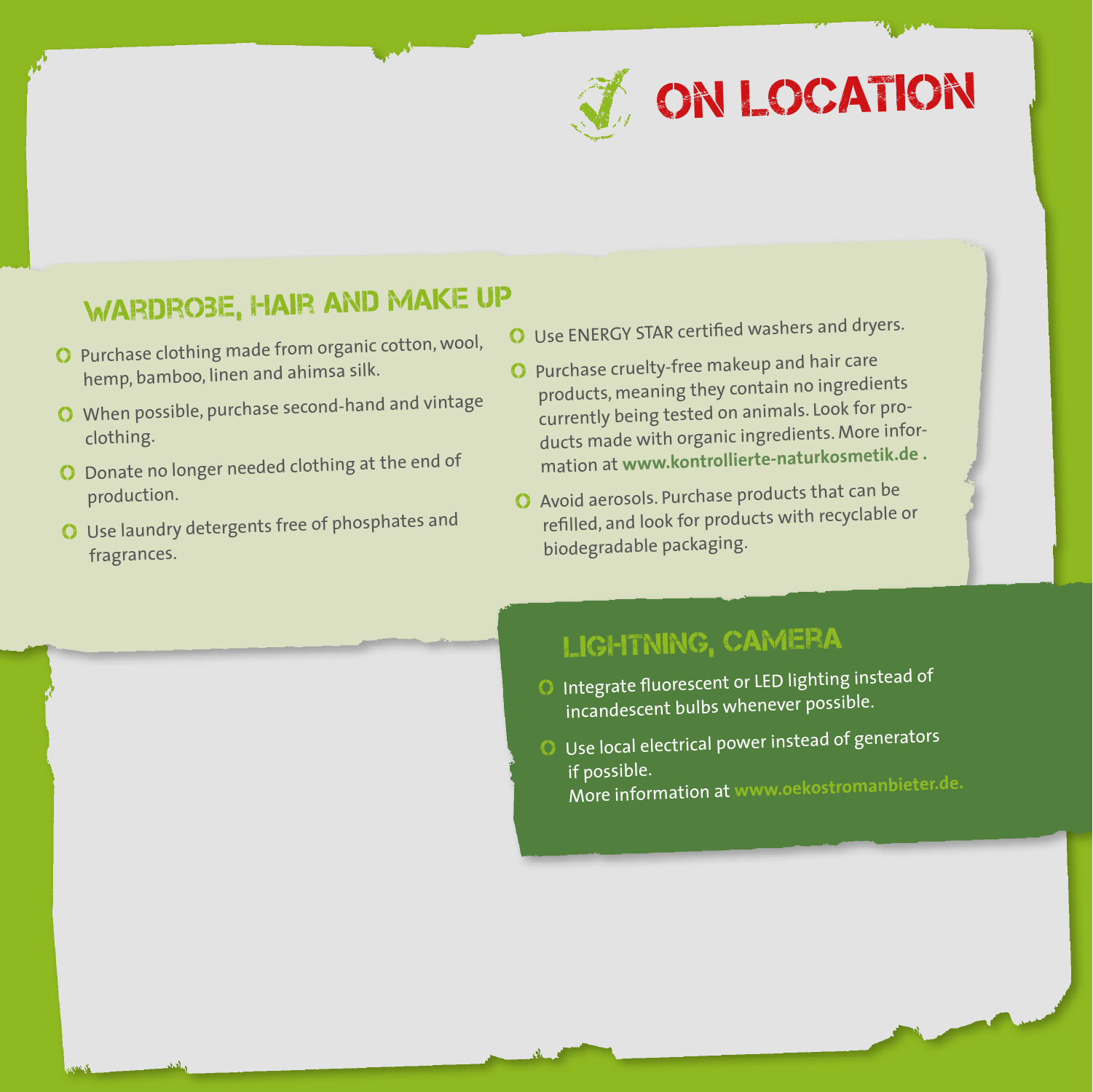

**Careful and creative planning can dramatically reduce set-related waste. Design and build with strike and wrap in mind. Set up all construction and shop spaces with detailed waste management systems, and make sure the waste hauler is tracking landfill waste versus recycling.**

#### **DESIGN**

- <sup>O</sup> Begin discussing sustainability methods early.
- <sup>O</sup> Design for disassembly, so that sets can be easily repurposed and materials easily recovere<sup>d</sup>
- <sup>O</sup> Borrow or rent set items instead of purchasing. Studios often have set materials available. Visit flea markets and second hand shops.
- <sup>O</sup> Look for environmentally friendly material at: **www.goodguide.com, www.green-venture.net .**
- <sup>O</sup> Think of wrap during prep, and line up schools, theatres or arts organizations to take donations of used sets and materials.
- <sup>O</sup> Special offer in Hamburg: see **www.hanseatische-materialverwaltung.de** for used set designs in order to reuse.

#### **PAINT**

- <sup>O</sup> Use no-VOC or low-VOC paints, sealants and l acquers
- <sup>O</sup> Look for certified paints. More information at: **www.emedien.oekotest.de/Farben .**
- <sup>O</sup> Use leftover paint from previous productions as primer.
- <sup>O</sup> Dispose of used paint supplies, including brushes, rags, and containers, as hazardous waste.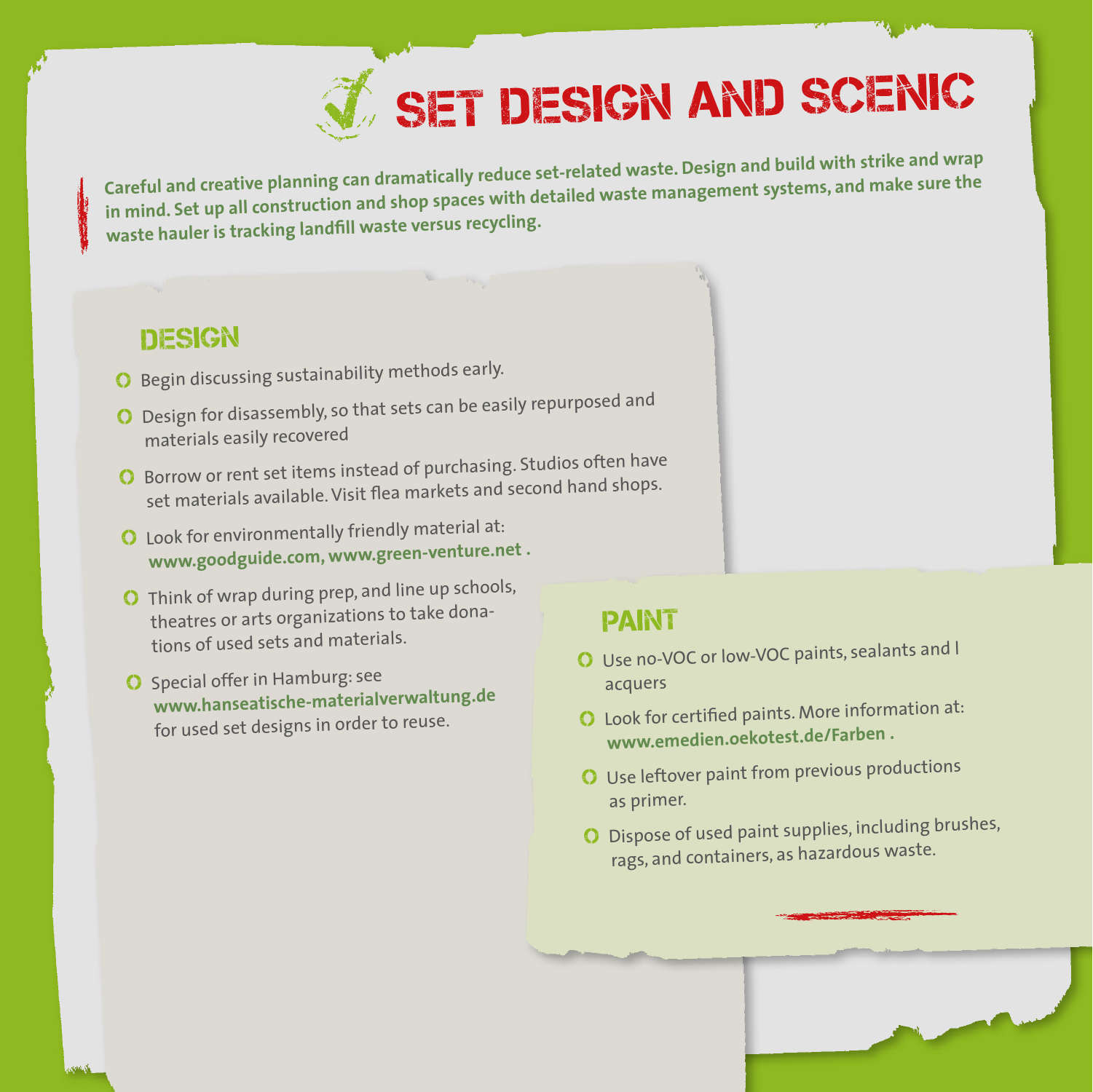

#### **WOOD**

- <sup>O</sup> Use reclaimed or Forest Stewardship Council (FSC) certified wood.
- <sup>O</sup> Avoid luan, a term for plywood products made from imported tropical hardwoods. Avoid plywood and particleboard, which typically contain formaldehydebased adhesives.

## Other materials and supplies

- <sup>O</sup> Avoid products containing the following ingredients: Formaldehyde, Polyvinyl Chloride, Chromium. Further information at: **www.umweltbundesamt.de.**
- <sup>O</sup> Use screws instead of nails or glue, so that construction materials can be easily salvaged.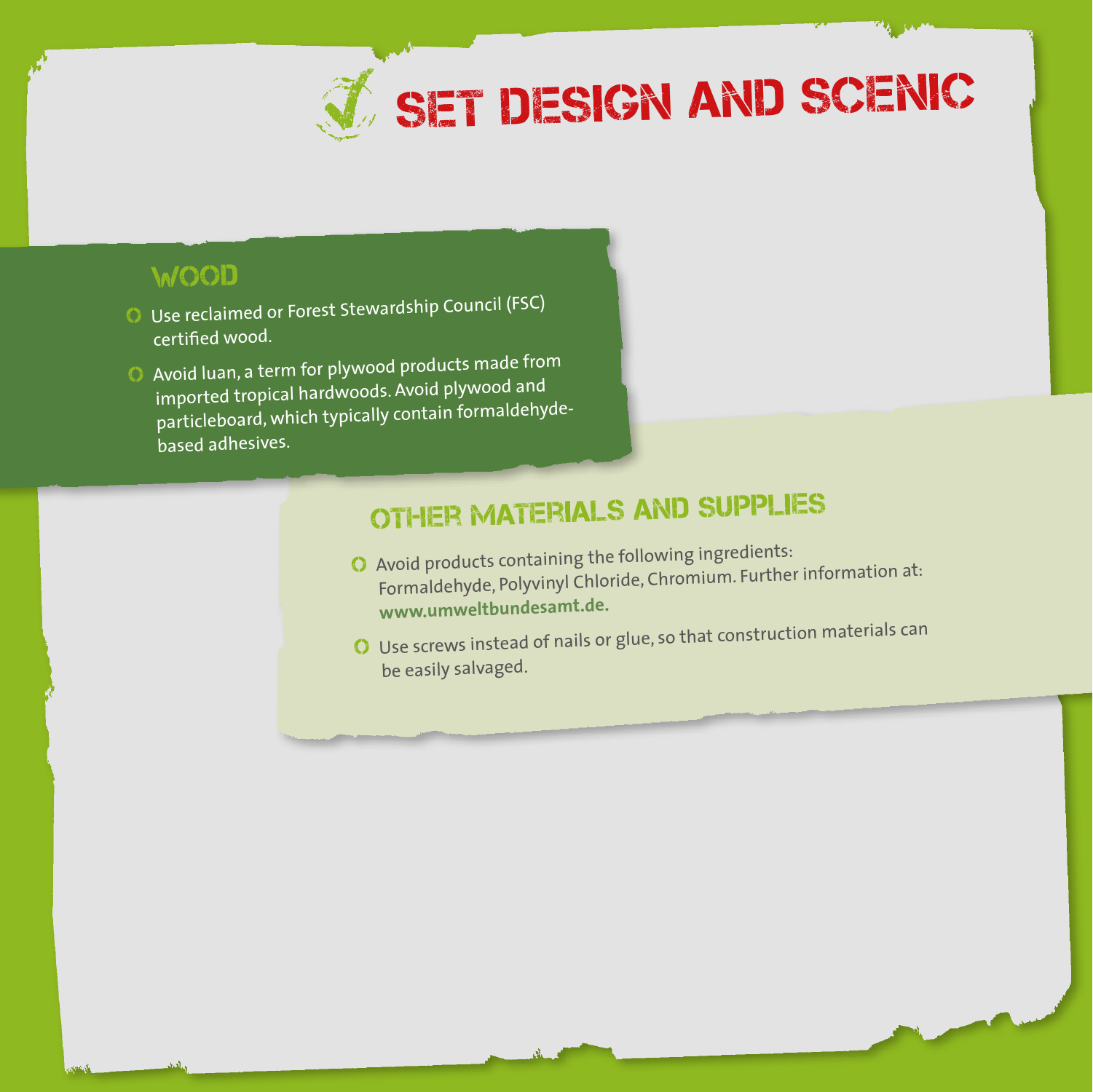



- <sup>O</sup> Use reusable plates, cups, utensils and linens instead of disposable dishware and napkins.
- <sup>O</sup> Donate fresh leftovers to a local church or charity. Locate a non-profit organization, e.g. www.hamburger-tafel.de, that is able to pick up safely handled food, assess its quality and distribute it locally.
- <sup>O</sup> Set up recycling and compost next to all trash bins with clear signage directing where to put materials.
- <sup>O</sup> Distribute reusable water bottles and coffee mugs.

#### **WATER**

- O Avoid using plastic bottles.
- <sup>O</sup> Ask the local water management for setting up a mobile water bars.
- **O** Choose regional water.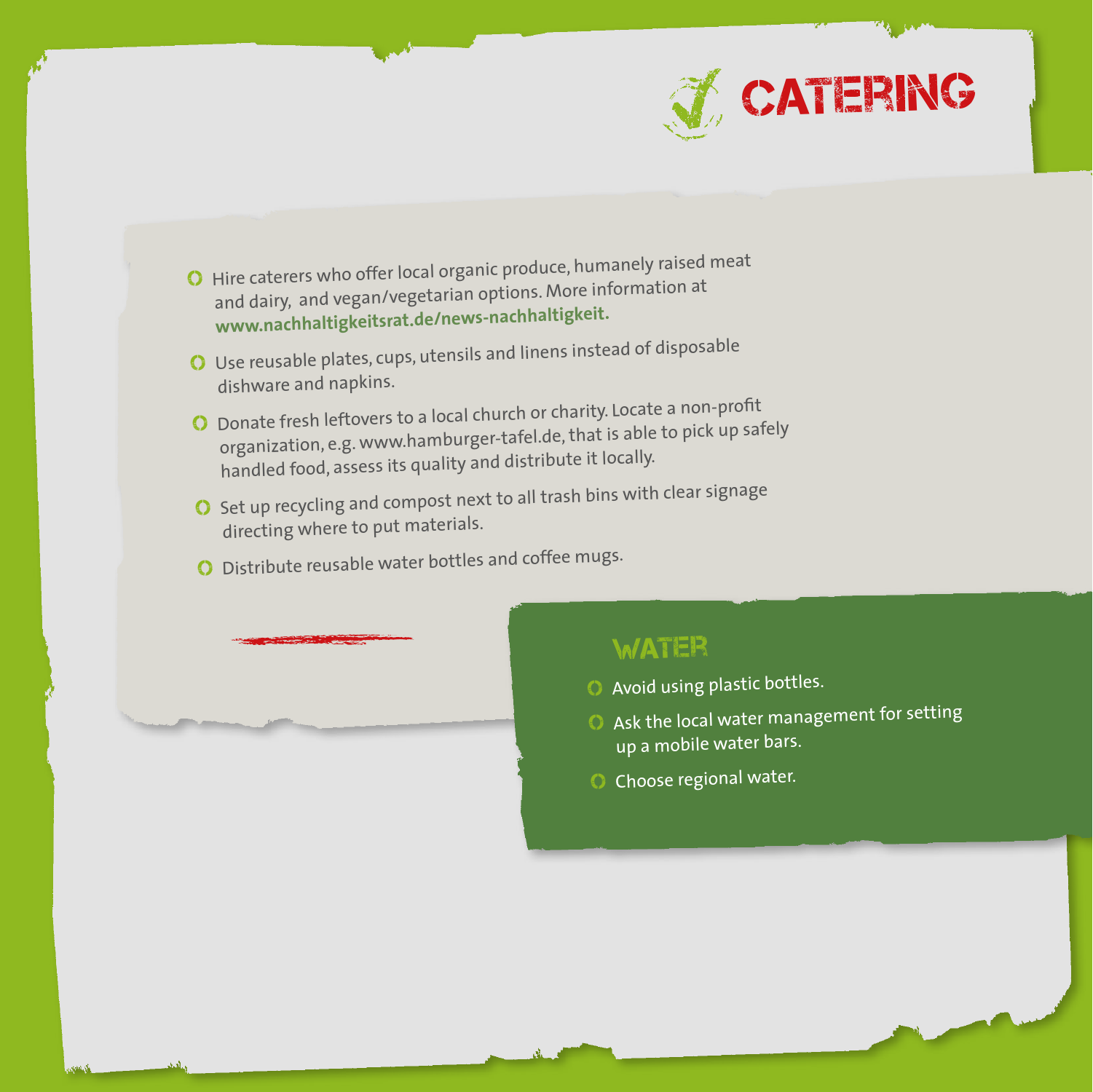

#### **POSTPRODUCTION**

- <sup>O</sup> When possible, use digital post-production workflow systems.
- <sup>O</sup> Distribute promotional materials and electronic press kits (EPKs) online.
- <sup>O</sup> Consider promoting the production's environmental achievements in the Special Features section of the DVD and in the media.

#### **WRAP UP**

- O Award your "greenest" team member or department.
- <sup>O</sup> Also arrange your events in an environmental friendly way, like the premiere.
- <sup>O</sup> Use sustainable shooting for the purpose of promotion.
- <sup>O</sup> Be open for feedback and forward it to your crew and the Film Commission.